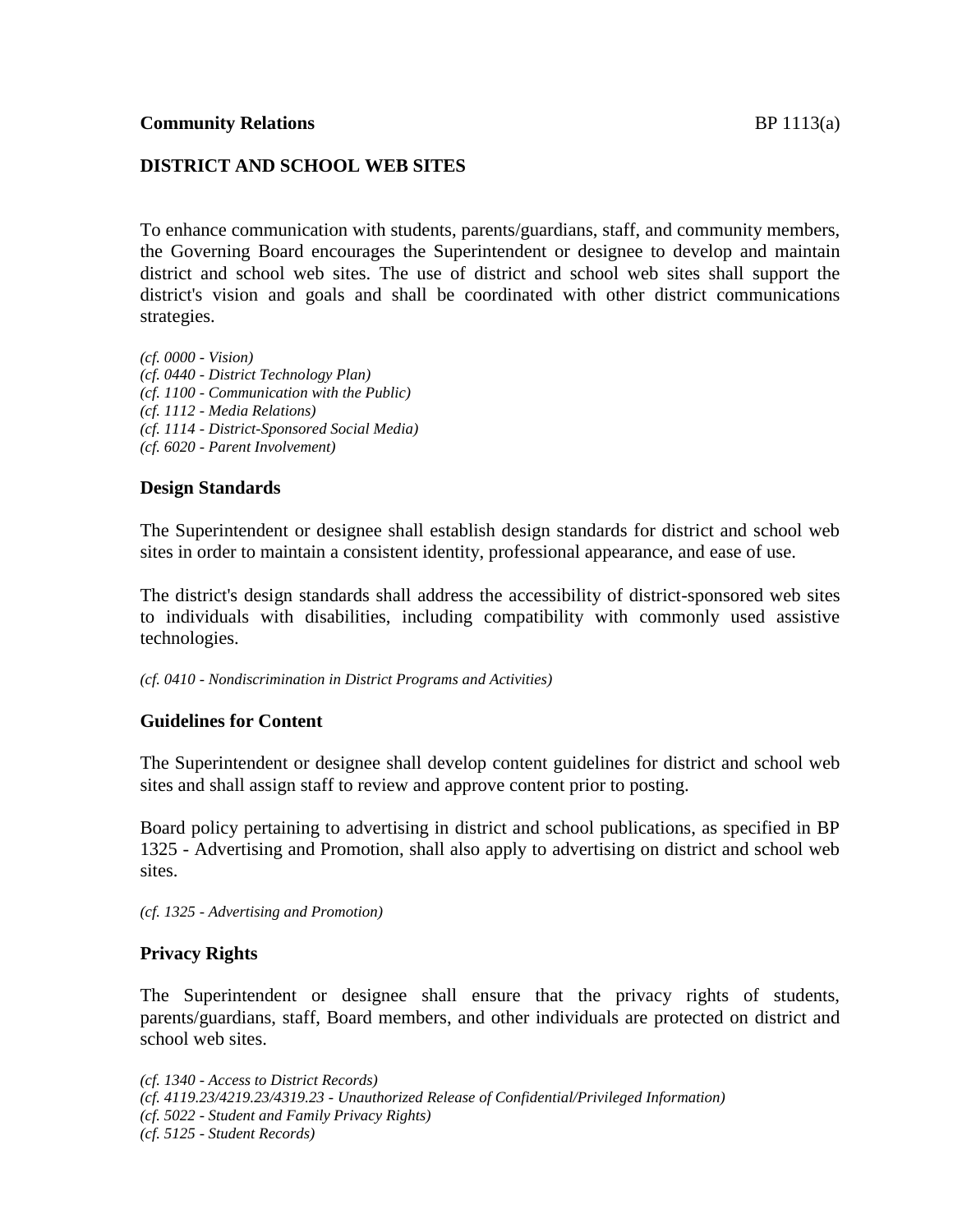## **DISTRICT AND SCHOOL WEB SITES** (continued)

Telephone numbers and home and email addresses of students and/or their parents/guardians shall not be published on district or school web sites.

### *(cf. 5125.1 - Release of Directory Information)*

Because of the wide accessibility of the Internet and potential risk to students, photographs of individual students shall not be published with their names or other personally identifiable information without the prior written consent of the student's parent/guardian.

Photographs of groups of students, such as at a school event, may be published provided that students' names are not included.

Staff members' home addresses or telephone numbers shall not be posted on district or school web sites.

The home address or telephone number of any elected or appointed official including, but not limited to, a Board member or public safety official, shall not be posted on district or school web sites without the prior written permission of that individual. (Government Code 3307.5, 6254.21, 6254.24)

No public safety official shall be required to consent to the posting on the Internet of his/her photograph or identity as a public safety officer for any purpose if that officer reasonably believes that the disclosure may result in a threat, harassment, intimidation, or harm to the officer or his/her family. (Government Code 3307.5)

*(cf. 3515.3 - District Police/Security Department)*

*Legal Reference: (see next page)*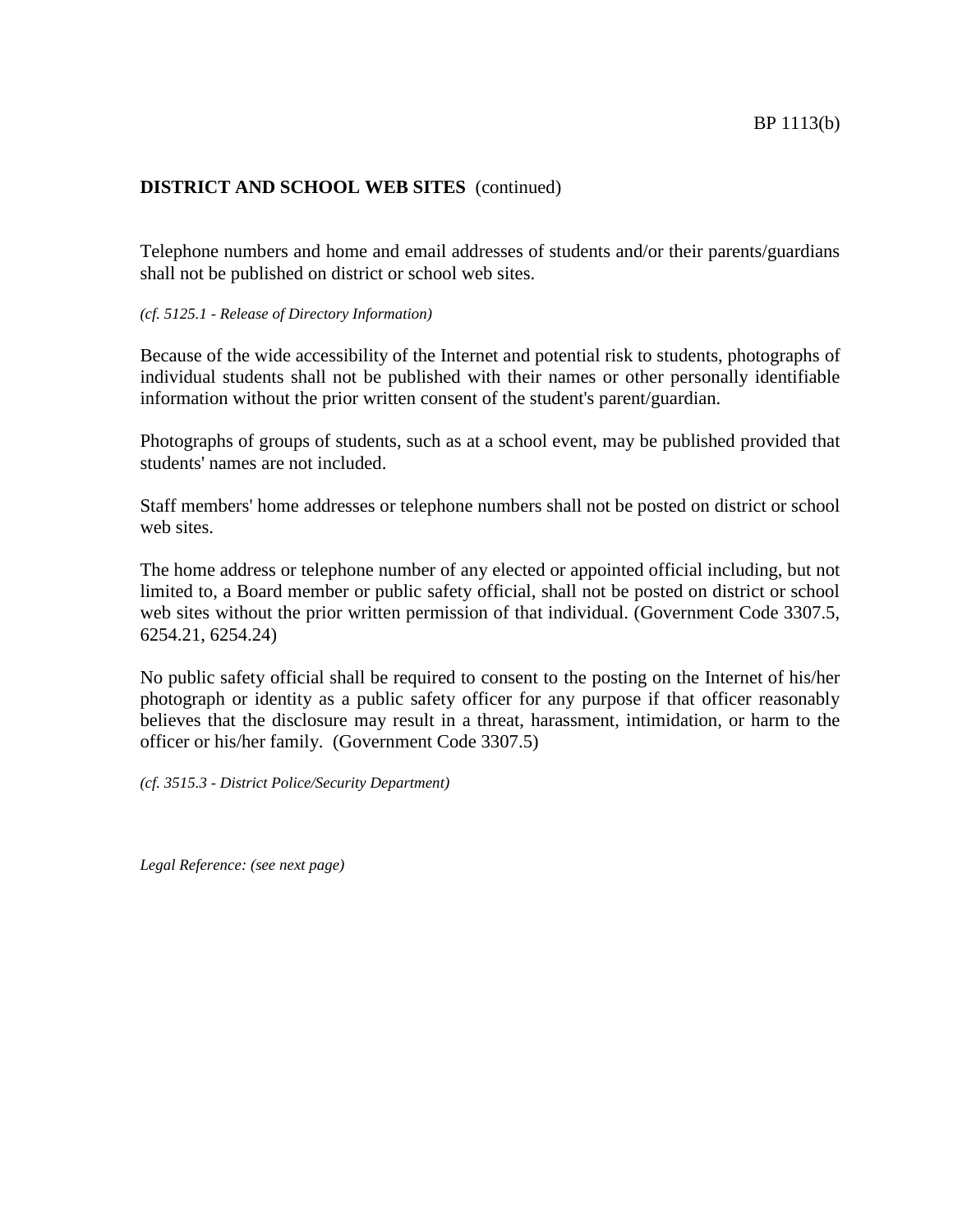# **DISTRICT AND SCHOOL WEB SITES** (continued)

*Legal Reference:*

*EDUCATION CODE 35182.5 Contracts for advertising 35258 Internet access to school accountability report cards 48907 Exercise of free expression; rules and regulations 48950 Speech and other communication 49061 Definitions, directory information 49073 Release of directory information 60048 Commercial brand names, contracts or logos GOVERNMENT CODE 3307.5 Publishing identity of public safety officers 6254.21 Publishing addresses and telephone numbers of officials 6254.24 Definition of public safety official 11135 Nondiscrimination; accessibility to state web sites PENAL CODE 14029.5 Prohibition against publishing personal information of person in witness protection program UNITED STATES CODE, TITLE 17 101-1101 Federal copyright law UNITED STATES CODE, TITLE 20 1232g Federal Family Educational Rights and Privacy Act UNITED STATES CODE, TITLE 29 794 Section 503 of the Rehabilitation Act of 1973; accessibility to federal web sites UNITED STATES CODE, TITLE 42 12101-12213 Americans with Disabilities Act CODE OF FEDERAL REGULATIONS, TITLE 16 312.1-312.12 Children's Online Privacy CODE OF FEDERAL REGULATIONS, TITLE 34 99.1-99.67 Family Educational Rights and Privacy COURT DECISIONS Aaris v. Las Virgenes Unified School District, (1998) 64 Cal.App.4th 1112*

#### *Management Resources:*

*U.S. DEPARTMENT OF JUSTICE PUBLICATIONS Accessibility of State and Local Government Websites to People with Disabilities, June 2003 WORLD WIDE WEB CONSORTIUM PUBLICATIONS Web Content Accessibility Guidelines, December 2008 WEB SITES CSBA: http://www.csba.org California Department of Education, Web Accessibility Standards: http://www.cde.ca.gov/re/di/ws/webaccessstds.asp California School Public Relations Association: http://www.calspra.org U.S. Department of Justice, Americans with Disabilities Act: http://www.ada.gov World Wide Web Consortium, Web Accessibility Initiative: http://www.w3.org/wai*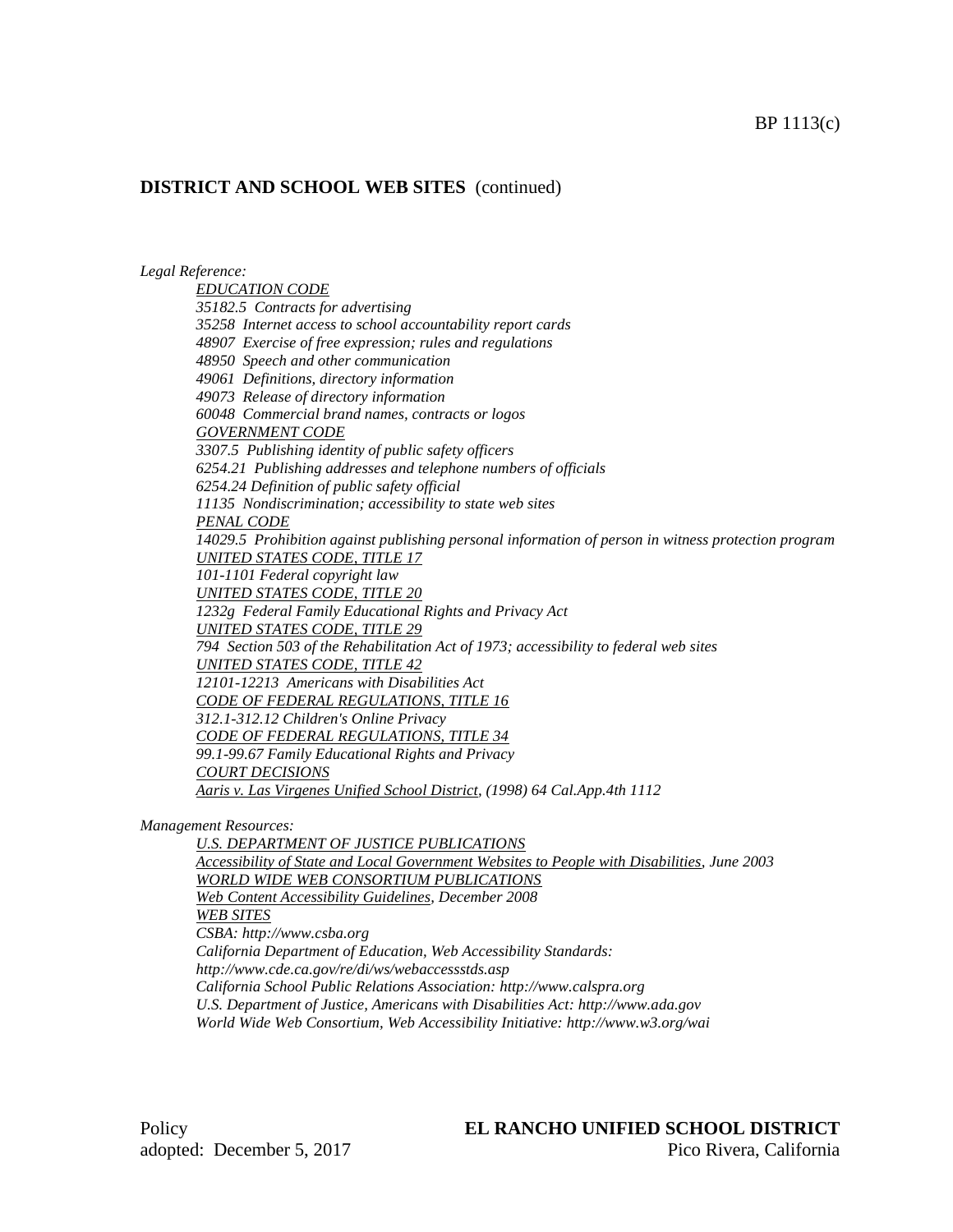## **DISTRICT AND SCHOOL WEB SITES**

## **Guidelines for Content**

District and school web sites shall provide current information regarding district/school programs, activities, and operations. Such information shall be appropriate for both internal and external audiences and may include district mission and goals, district or school news, agendas and minutes of Governing Board meetings, School Accountability Report Cards, school calendars, and links to educational resources.

*(cf. 0440 - District Technology Plan) (cf. 0510 - School Accountability Report Card) (cf. 1100 - Communication with the Public) (cf. 1112 - Media Relations) (cf. 6020 - Parent Involvement)*

With approval of the principal, individual teachers may create web pages linked to the district or school web site to provide information pertaining to class assignments, expectations, and activities.

Student work may be published on district or school web sites provided that both the student and his/her parent/guardian provide written permission or the work is part of an existing publication such as a school newspaper.

The Superintendent or designee shall ensure that copyright laws are not violated in the use of materials on district and school web sites. If any copyrighted material is posted, a notice shall be included crediting the original producer of the material and noting how and when permission to reprint the material was granted.

```
(cf. 4132/4232/4332 - Publication or Creation of Materials)
(cf. 6162.6 - Use of Copyrighted Materials)
```
Whenever a district or school web site includes links to external web sites, it shall include a disclaimer that the district is not responsible for the content of external web sites.

### **Roles and Responsibilities**

Any employee assigned as a district or school webmaster shall be responsible for the uploading of material to the web site(s) upon approval of the Superintendent or designee. He/she shall ensure consistency of the material with district standards, regularly check links for accuracy and appropriateness, keep the web server free of outdated or unused files, and provide technical assistance as needed.

The Superintendent or designee may assign additional staff members to conduct an editorial review of all materials submitted for publication on district or school web sites and to make corrections as needed in spelling, grammar, or accuracy of content.